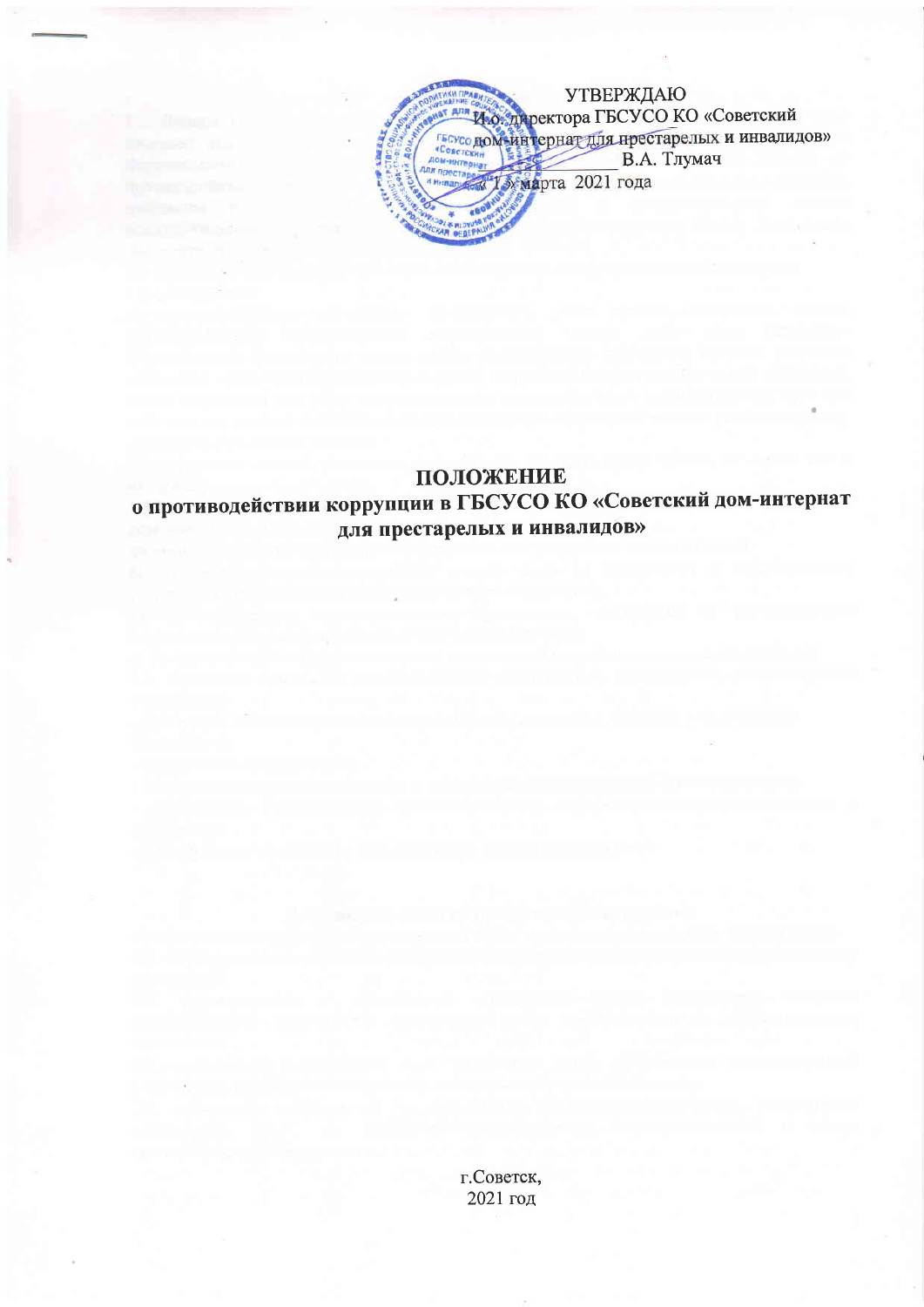#### 1. Общие положения.

1.1. Данное Положение о противодействии коррупции ГБСУСО КО «Советский доминтернат для престарелых и инвалидов» (далее - Положение) разработано на основе Федерального закона Российской Федерации от 25 декабря 2008 г. № 273-ФЗ «О противодействии коррупции». 1.2. Настоящим Положением устанавливаются основные противодействия коррупции, правовые и организационные основы принципы предупреждения коррупции и борьбы с ней, минимизации и (или) ликвидации последствий коррупционных правонарушений.

1.3. Для целей настоящего Положения используются следующие основные понятия:

1.3.1. коррупция:

служебным положением, получение взятки, злоупотребление дача взятки, a) коммерческий подкуп либо иное незаконное полномочиями, злоупотребление использование физическим лицом своего должностного положения вопреки законным интересам общества и государства в целях получения выгоды в виде денег, ценностей, иного имущества или услуг имущественного характера, иных имущественных прав для себя или для третьих лиц либо незаконное предоставление такой выгоды указанному лицу другими физическими лицами;

б) совершение деяний, указанных в подпункте "а" настоящего пункта, от имени или в интересах юридического лица;

1.3.2. противодействие коррупции - деятельность сотрудников ГБСУСО КО «Советский дом-интернат для престарелых и инвалидов» (далее учреждение)

по противодействию коррупции и физических лиц в пределах их полномочий:

а) по предупреждению коррупции, в том числе по выявлению и последующему устранению причин коррупции (профилактика коррупции);

б) по выявлению, предупреждению, пресечению, раскрытию и расследованию коррупционных правонарушений (борьба с коррупцией);

в) по минимизации и (или) ликвидации последствий коррупционных правонарушений.

1.4. Основные принципы противодействия коррупции в деятельности администрации учреждения:

- признание, обеспечение и защита основных прав и свобод человека и гражданина;

- законность;

- публичность и открытость;

- неотвратимость ответственности за совершение коррупционных правонарушений;

- комплексное использование организационных, информационно-пропагандистских и других мер;

- приоритетное применение мер по предупреждению коррупции.

#### 2. Основные меры по профилактике коррупции.

Профилактика коррупции осуществляется путем применения следующих основных мер: 2.1. формирование в трудовом коллективе учреждения нетерпимости к коррупционному поведению;

формирование у получателей социальных услуг учреждения, законных  $2.2.$ представителей получателей социальных услуг нетерпимости к коррупционному поведению;

2.3. проведение мониторинга всех локальных актов, издаваемых администрацией учреждения на предмет соответствия действующему законодательству;

2.4. проведение мероприятий по разъяснению работникам учреждения, получателям законным представителям, законодательства  $\, {\bf B}$ cobepe социальных услуг, **HX** противодействия коррупции.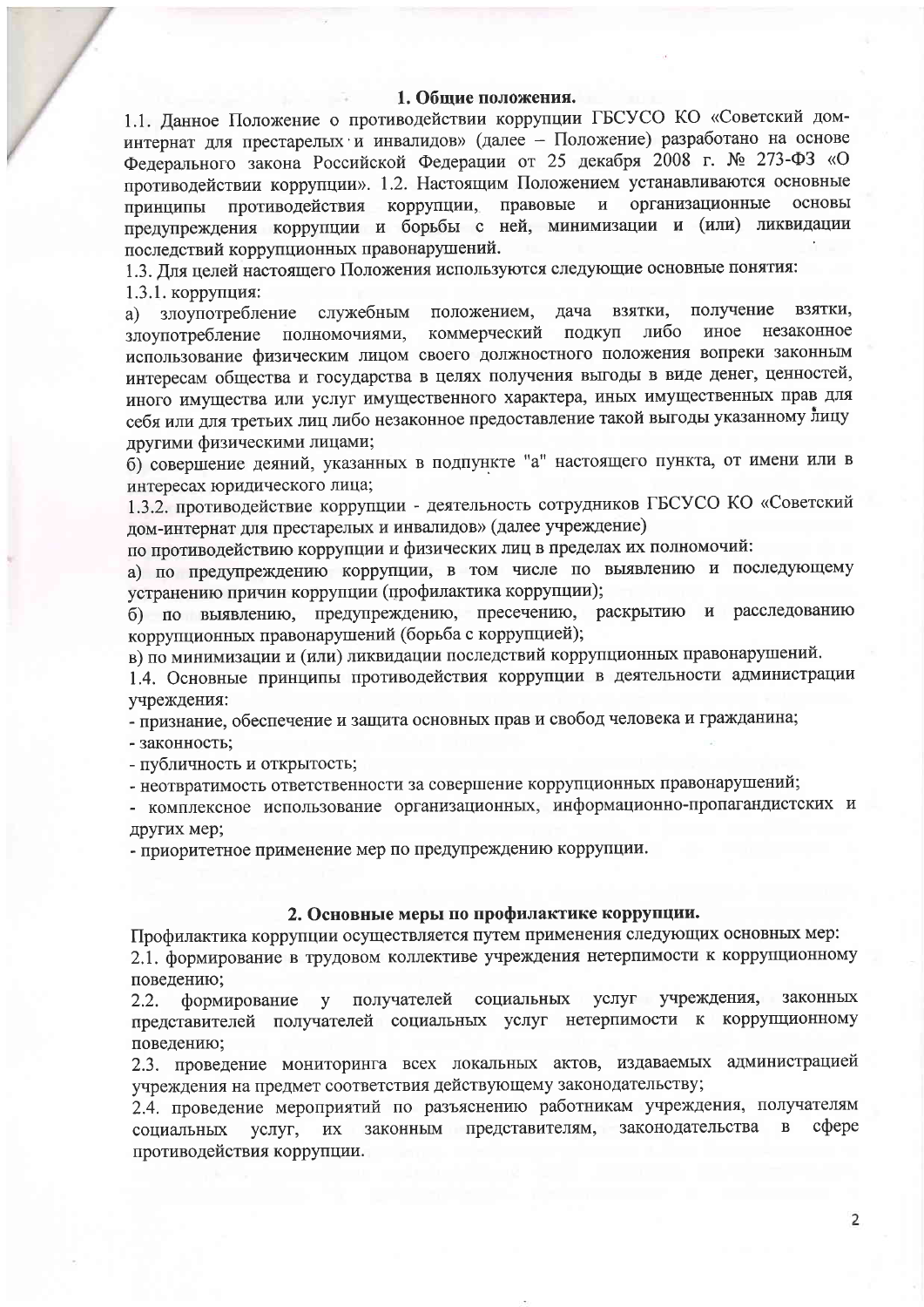## 3. Основные направления по повышению эффективности противодействия коррупции.

3.1. создание механизма взаимодействия администрации учреждения с органами государственной власти, органами самоуправления, муниципальными и общественными комиссиями по вопросам противодействия коррупции, а также с гражданами и институтами гражданского общества;

3.2. принятие административных и иных мер, направленных на привлечение сотрудников учреждения, получателей социальных услуг, законных представителей получателей социальных услуг к более активному участию в противодействии коррупции, на формирование в трудовом коллективе учреждения, у получателей социальных услуг, законных представителей получателей социальных услуг негативного отношения к коррупционному поведению;

3.3. совершенствование системы и структуры учреждения;

3.4. создание механизма общественного контроля за деятельностью работников учреждения и его администрации;

3.5. обеспечение доступа сотрудников учреждения, получателей социальных услуг, законных представителей получателей социальных услуг к информации о деятельности администрации учреждения;

3.6. конкретизация полномочий сотрудников учреждения, которые должны быть отражены в должностных инструкциях.

3.7. уведомление в письменной форме сотрудниками учреждения - администрации учреждения обо всех случаях обращения к ним каких-либо лиц в целях склонения их к совершению коррупционных правонарушений;

3.8. создание условий для уведомления получателей социальных услуг, законных представителей получателей социальных услуг, к информации обо всех случаях вымогания у них взяток сотрудниками учреждения.

# 4. Организационные основы противодействия коррупции

4.1. Общее руководство мероприятиями, направленными на противодействие коррупции, осуществляет заместитель директора по общим вопросам;

4.2. Заместитель директора (по общим вопросам):

- разрабатывает проекты локальных актов по вопросам противодействия коррупции;

- осуществляет противодействие коррупции в пределах своих полномочий;

- принимает заявления сотрудников учреждения, получателей социальных услуг, законных представителей получателей социальных услуг, о фактах коррупционных направления в учреждения для последующего их проявлений сотрудниками правоохранительные органы;

- осуществляет антикоррупционную пропаганду и воспитание сотрудников учреждения, получателей социальных услуг, законных представителей получателей социальных услуг;

- обеспечивает соблюдения работниками правил внутреннего трудового распорядка;

- подготавливает документы и материалы для привлечения сотрудников учреждения к дисциплинарной и материальной ответственности;

- взаимодействует с правоохранительными органами, с органами государственной власти, органами самоуправления, муниципальными и общественными комиссиями по вопросам противодействия коррупции, а также с гражданами и институтами гражданского общества.

### 5. Ответственность физических и юридических лиц за коррупционные правонарушения.

5.1. Граждане Российской Федерации, иностранные граждане и лица без гражданства за совершение коррупционных правонарушений несут уголовную, административную, соответствии  $\mathbf c$ ответственность  $\, {\bf B}$ гражданско-правовую дисциплинарную  $\,$   $\,$   $\,$ 

 $\overline{3}$